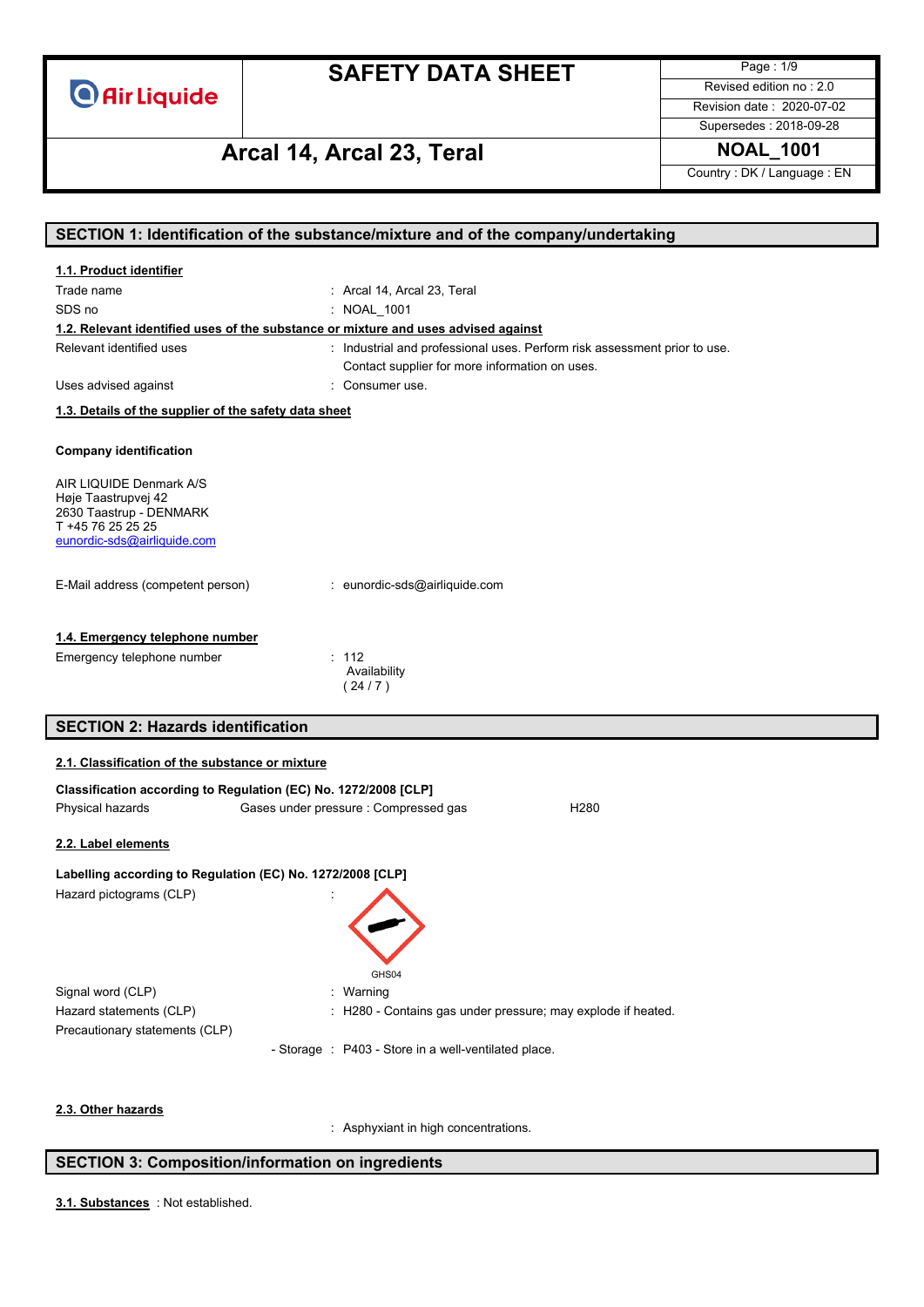

Page : 2/9 Revised edition no : 2.0

Revision date : 2020-07-02

## Supersedes : 2018-09-28

# **Arcal 14, Arcal 23, Teral NOAL\_1001**

Country : DK / Language : EN

#### **Name Product identifier Product identifier Composition [V-%]: Classification according to Regulation (EC) No. 1272/2008 [CLP]** Argon (CAS-No.) 7440-37-1 (EC-No.) 231-147-0 (EC Index-No.) (REACH-no) \*1 90 Press. Gas (Comp.), H280 Carbon dioxide (CAS-No.) 124-38-9 (EC-No.) 204-696-9 (EC Index-No.) (REACH-no) \*1 5 Press. Gas (Liq.), H280 Oxygen (CAS-No.) 7782-44-7 (EC-No.) 231-956-9 (EC Index-No.) 008-001-00-8 (REACH-no) \*1 5 Ox. Gas 1, H270 Press. Gas (Comp.), H280 **3.2. Mixtures**

Full text of H-statements: see section 16

*Contains no other components or impurities which will influence the classification of the product.*

*\*1: Listed in Annex IV / V REACH, exempted from registration.*

*\*2: Registration deadline not expired.*

*\*3: Registration not required: Substance manufactured or imported < 1t/y.*

#### **SECTION 4: First aid measures**

#### **4.1. Description of first aid measures**

| - Inhalation                                                     |  | : Remove victim to uncontaminated area wearing self contained breathing apparatus. Keep<br>victim warm and rested. Call a doctor. Perform cardiopulmonary resuscitation if breathing<br>stopped. |
|------------------------------------------------------------------|--|--------------------------------------------------------------------------------------------------------------------------------------------------------------------------------------------------|
| - Skin contact                                                   |  | : Adverse effects not expected from this product.                                                                                                                                                |
| - Eye contact                                                    |  | : Adverse effects not expected from this product.                                                                                                                                                |
| - Ingestion                                                      |  | : Ingestion is not considered a potential route of exposure.                                                                                                                                     |
| 4.2. Most important symptoms and effects, both acute and delayed |  |                                                                                                                                                                                                  |
|                                                                  |  | : In high concentrations may cause asphyxiation. Symptoms may include loss of<br>mobility/consciousness. Victim may not be aware of asphyxiation.<br>Refer to section 11.                        |

**4.3. Indication of any immediate medical attention and special treatment needed**

: None.

### **SECTION 5: Firefighting measures**

#### **5.1. Extinguishing media**

| - Suitable extinguishing media<br>- Unsuitable extinguishing media | : Water spray or fog.<br>: Do not use water jet to extinguish.           |
|--------------------------------------------------------------------|--------------------------------------------------------------------------|
| 5.2. Special hazards arising from the substance or mixture         |                                                                          |
| Specific hazards<br>Hazardous combustion products                  | : Exposure to fire may cause containers to rupture/explode.<br>$:$ None. |
| 5.3. Advice for firefighters                                       |                                                                          |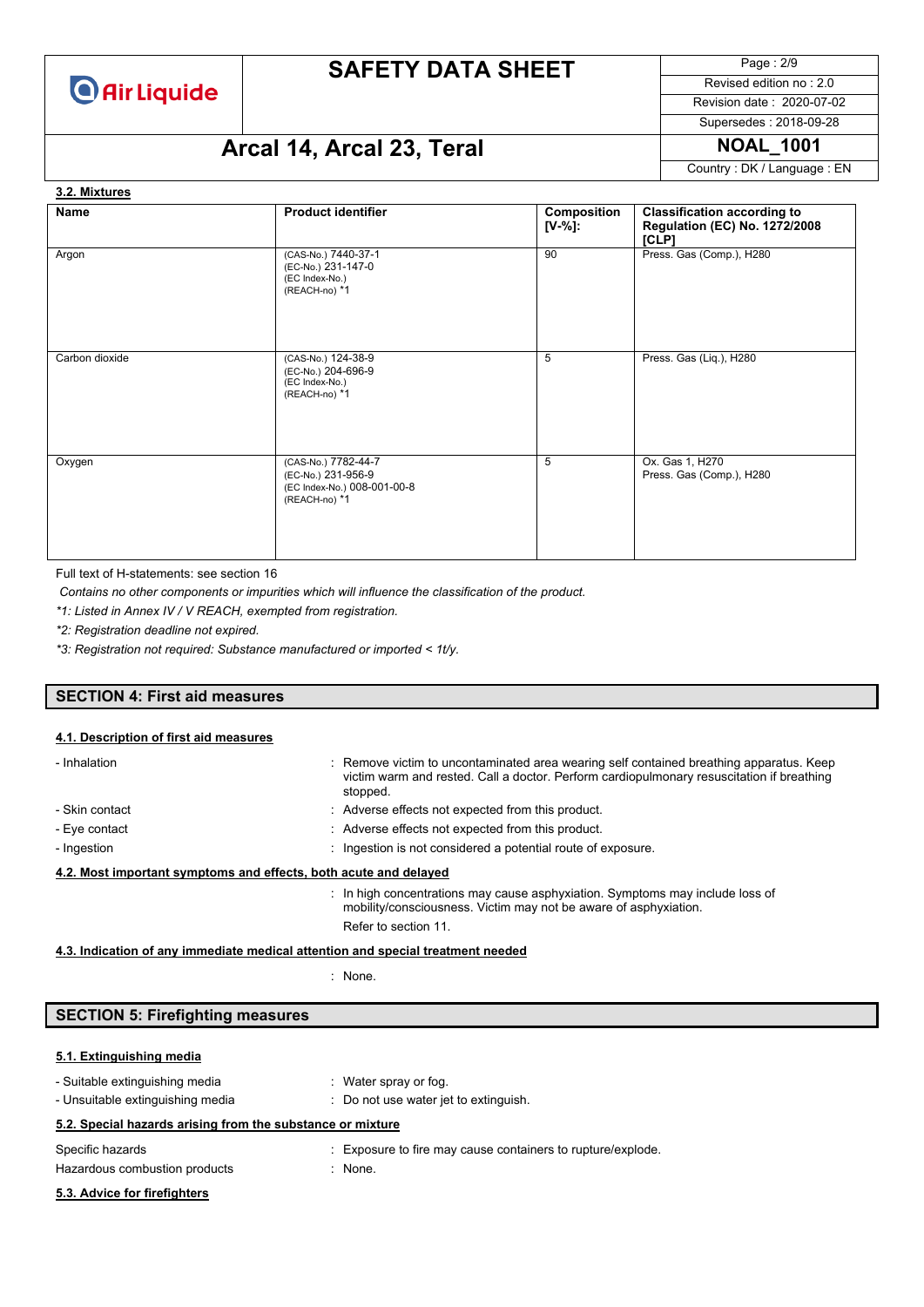| <b>O</b> Air Liquide |
|----------------------|
|----------------------|

Page : 3/9 Revised edition no : 2.0 Revision date : 2020-07-02 Supersedes : 2018-09-28

# **Arcal 14, Arcal 23, Teral NOAL\_1001**

|                                                |                                                                                                                                                                                                                                                                                                                   | Country: DK / Language: EN |
|------------------------------------------------|-------------------------------------------------------------------------------------------------------------------------------------------------------------------------------------------------------------------------------------------------------------------------------------------------------------------|----------------------------|
| Specific methods                               | : Use fire control measures appropriate for the surrounding fire. Exposure to fire and heat<br>radiation may cause gas receptacles to rupture. Cool endangered receptacles with water spray<br>jet from a protected position. Prevent water used in emergency cases from entering sewers and<br>drainage systems. |                            |
|                                                | If possible, stop flow of product.                                                                                                                                                                                                                                                                                |                            |
|                                                | Use water spray or fog to knock down fire fumes if possible.                                                                                                                                                                                                                                                      |                            |
|                                                | Move containers away from the fire area if this can be done without risk.                                                                                                                                                                                                                                         |                            |
| Special protective equipment for fire fighters | In confined space use self-contained breathing apparatus.                                                                                                                                                                                                                                                         |                            |
|                                                | Standard protective clothing and equipment (Self Contained Breathing Apparatus) for fire<br>fighters.                                                                                                                                                                                                             |                            |
|                                                | Standard EN 137 - Self-contained open-circuit compressed air breathing apparatus with full<br>face mask.                                                                                                                                                                                                          |                            |
|                                                | Standard EN 469 - Protective clothing for firefighters. Standard - EN 659: Protective gloves for<br>firefighters.                                                                                                                                                                                                 |                            |

#### **SECTION 6: Accidental release measures**

#### **6.1. Personal precautions, protective equipment and emergency procedures**

|                                                           | : Try to stop release.                                                                                         |
|-----------------------------------------------------------|----------------------------------------------------------------------------------------------------------------|
|                                                           | Evacuate area.                                                                                                 |
|                                                           | Wear self-contained breathing apparatus when entering area unless atmosphere is proved to<br>be safe.          |
|                                                           | Ensure adequate air ventilation.                                                                               |
|                                                           | Prevent from entering sewers, basements and workpits, or any place where its accumulation<br>can be dangerous. |
|                                                           | Act in accordance with local emergency plan.                                                                   |
|                                                           | Stay upwind.                                                                                                   |
|                                                           | Oxygen detectors should be used when asphyxiating gases may be released.                                       |
| 6.2. Environmental precautions                            |                                                                                                                |
|                                                           | : Try to stop release.                                                                                         |
| 6.3. Methods and material for containment and cleaning up |                                                                                                                |
|                                                           | : Ventilate area.                                                                                              |
| 6.4. Reference to other sections                          |                                                                                                                |
|                                                           | : See also sections 8 and 13.                                                                                  |
| <b>SECTION 7: Handling and storage</b>                    |                                                                                                                |

### **7.1. Precautions for safe handling**

| Safe use of the product | : The product must be handled in accordance with good industrial hygiene and safety<br>procedures.                                                       |
|-------------------------|----------------------------------------------------------------------------------------------------------------------------------------------------------|
|                         | Only experienced and properly instructed persons should handle gases under pressure.                                                                     |
|                         | Consider pressure relief device(s) in gas installations.                                                                                                 |
|                         | Ensure the complete gas system was (or is regularily) checked for leaks before use.                                                                      |
|                         | Do not smoke while handling product.                                                                                                                     |
|                         | Use only properly specified equipment which is suitable for this product, its supply pressure and<br>temperature. Contact your gas supplier if in doubt. |
|                         | Use only oxygen approved lubricants and oxygen approved sealings.                                                                                        |
|                         | Avoid suck back of water, acid and alkalis.                                                                                                              |
|                         | Do not breathe gas.                                                                                                                                      |
|                         | Avoid release of product into atmosphere.                                                                                                                |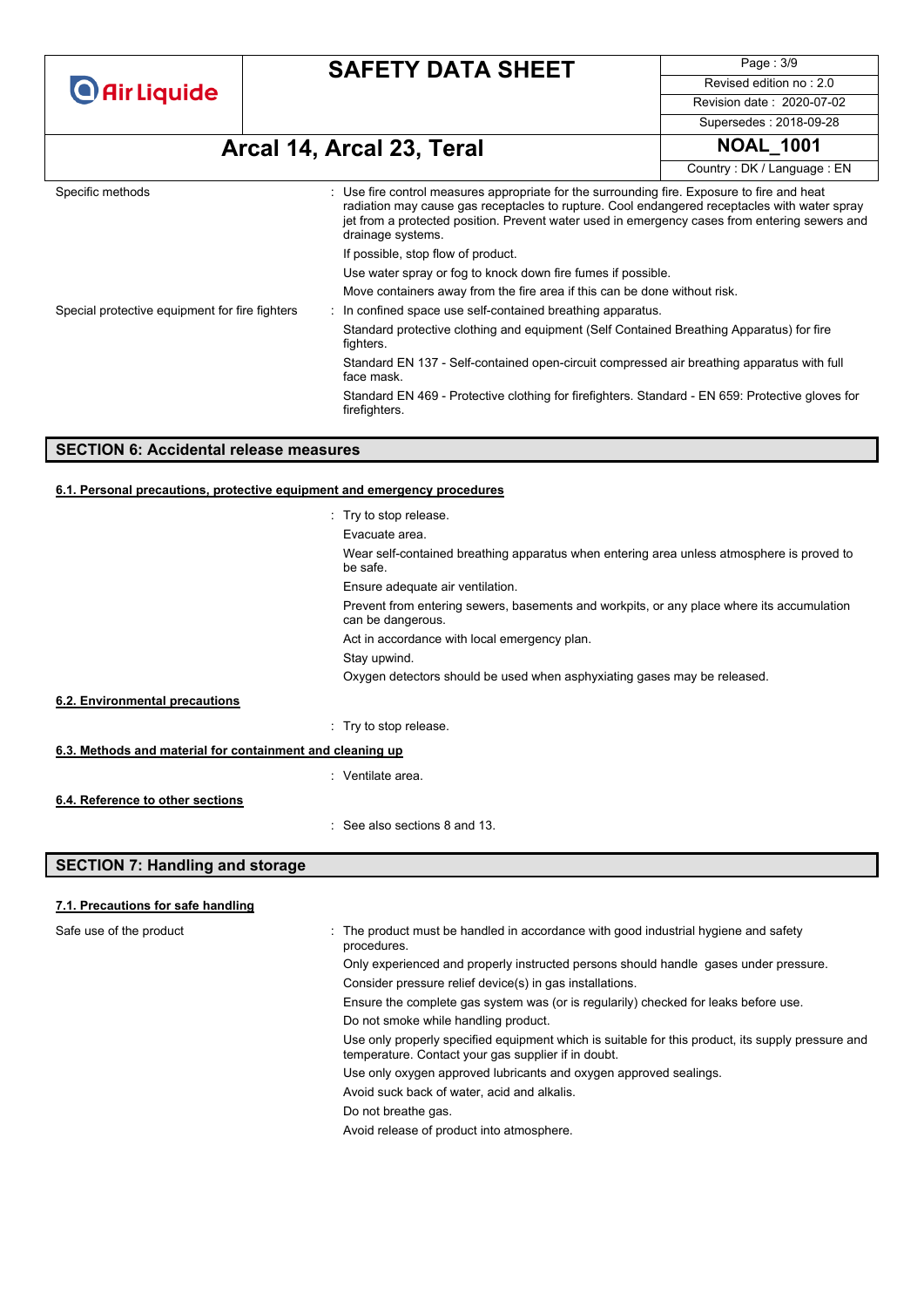|  | <b>O</b> Air Liquide |  |
|--|----------------------|--|
|  |                      |  |

Page : 4/9 Revised edition no : 2.0 Revision date : 2020-07-02 Supersedes : 2018-09-28

**Arcal 14, Arcal 23, Teral NOAL\_1001**

Country : DK / Language : EN

| Safe handling of the gas receptacle                                                                                | Refer to supplier's container handling instructions.                                                                                                                                                                                                                                            |  |  |
|--------------------------------------------------------------------------------------------------------------------|-------------------------------------------------------------------------------------------------------------------------------------------------------------------------------------------------------------------------------------------------------------------------------------------------|--|--|
|                                                                                                                    | Do not allow backfeed into the container.                                                                                                                                                                                                                                                       |  |  |
|                                                                                                                    | Protect cylinders from physical damage; do not drag, roll, slide or drop.                                                                                                                                                                                                                       |  |  |
|                                                                                                                    | When moving cylinders, even for short distances, use a cart (trolley, hand truck, etc.) designed<br>to transport cylinders.<br>Leave valve protection caps in place until the container has been secured against either a wall<br>or bench or placed in a container stand and is ready for use. |  |  |
|                                                                                                                    |                                                                                                                                                                                                                                                                                                 |  |  |
|                                                                                                                    | If user experiences any difficulty operating valve discontinue use and contact supplier.                                                                                                                                                                                                        |  |  |
|                                                                                                                    | Never attempt to repair or modify container valves or safety relief devices.                                                                                                                                                                                                                    |  |  |
|                                                                                                                    | Damaged valves should be reported immediately to the supplier.                                                                                                                                                                                                                                  |  |  |
|                                                                                                                    | Keep container valve outlets clean and free from contaminants particularly oil and water.                                                                                                                                                                                                       |  |  |
|                                                                                                                    | Replace valve outlet caps or plugs and container caps where supplied as soon as container is<br>disconnected from equipment.                                                                                                                                                                    |  |  |
|                                                                                                                    | Close container valve after each use and when empty, even if still connected to equipment.                                                                                                                                                                                                      |  |  |
|                                                                                                                    | Never attempt to transfer gases from one cylinder/container to another.                                                                                                                                                                                                                         |  |  |
|                                                                                                                    | Never use direct flame or electrical heating devices to raise the pressure of a container.                                                                                                                                                                                                      |  |  |
| Do not remove or deface labels provided by the supplier for the identification of the content of<br>the container. |                                                                                                                                                                                                                                                                                                 |  |  |
|                                                                                                                    | Suck back of water into the container must be prevented.<br>Open valve slowly to avoid pressure shock.                                                                                                                                                                                          |  |  |
|                                                                                                                    |                                                                                                                                                                                                                                                                                                 |  |  |
| 7.2. Conditions for safe storage, including any incompatibilities                                                  |                                                                                                                                                                                                                                                                                                 |  |  |
|                                                                                                                    | : Observe all regulations and local requirements regarding storage of containers.                                                                                                                                                                                                               |  |  |
|                                                                                                                    | Containers should not be stored in conditions likely to encourage corrosion.                                                                                                                                                                                                                    |  |  |
|                                                                                                                    | Container valve guards or caps should be in place.                                                                                                                                                                                                                                              |  |  |
|                                                                                                                    | Containers should be stored in the vertical position and properly secured to prevent them from<br>falling over.                                                                                                                                                                                 |  |  |
|                                                                                                                    | Stored containers should be periodically checked for general condition and leakage.                                                                                                                                                                                                             |  |  |
|                                                                                                                    | Keep container below 50°C in a well ventilated place.                                                                                                                                                                                                                                           |  |  |
|                                                                                                                    | Store containers in location free from fire risk and away from sources of heat and ignition.                                                                                                                                                                                                    |  |  |
|                                                                                                                    | Keep away from combustible materials.                                                                                                                                                                                                                                                           |  |  |
| 7.3. Specific end use(s)                                                                                           |                                                                                                                                                                                                                                                                                                 |  |  |

: None.

### **SECTION 8: Exposure controls/personal protection**

#### **8.1. Control parameters**

| Carbon dioxide (124-38-9)         |                                          |                                               |  |
|-----------------------------------|------------------------------------------|-----------------------------------------------|--|
| OEL: Occupational Exposure Limits |                                          |                                               |  |
| EU                                | TWA IOELV (EU) 8 h $\text{[mq/m³]}$      | 9000 mg/m <sup>3</sup>                        |  |
|                                   | TWA IOELV (EU) 8 h [ppm]                 | 5000 ppm                                      |  |
| Denmark                           | TWA (DK) OEL 8h $\text{[mq/m}^3\text{]}$ | 9000 mg/m <sup>3</sup>                        |  |
|                                   | TWA (DK) OEL 8h [ppm]                    | 5000 ppm                                      |  |
|                                   | Anmærkninger (DK)                        | E (betyder, at stoffet har en EF-grænseværdi) |  |

DNEL (Derived-No Effect Level) : No data available.

PNEC (Predicted No-Effect Concentration) : No data available.

#### **8.2. Exposure controls**

#### **8.2.1. Appropriate engineering controls**

: Provide adequate general and local exhaust ventilation.

Systems under pressure should be regularily checked for leakages. Ensure exposure is below occupational exposure limits (where available). Oxygen detectors should be used when asphyxiating gases may be released.

Consider the use of a work permit system e.g. for maintenance activities.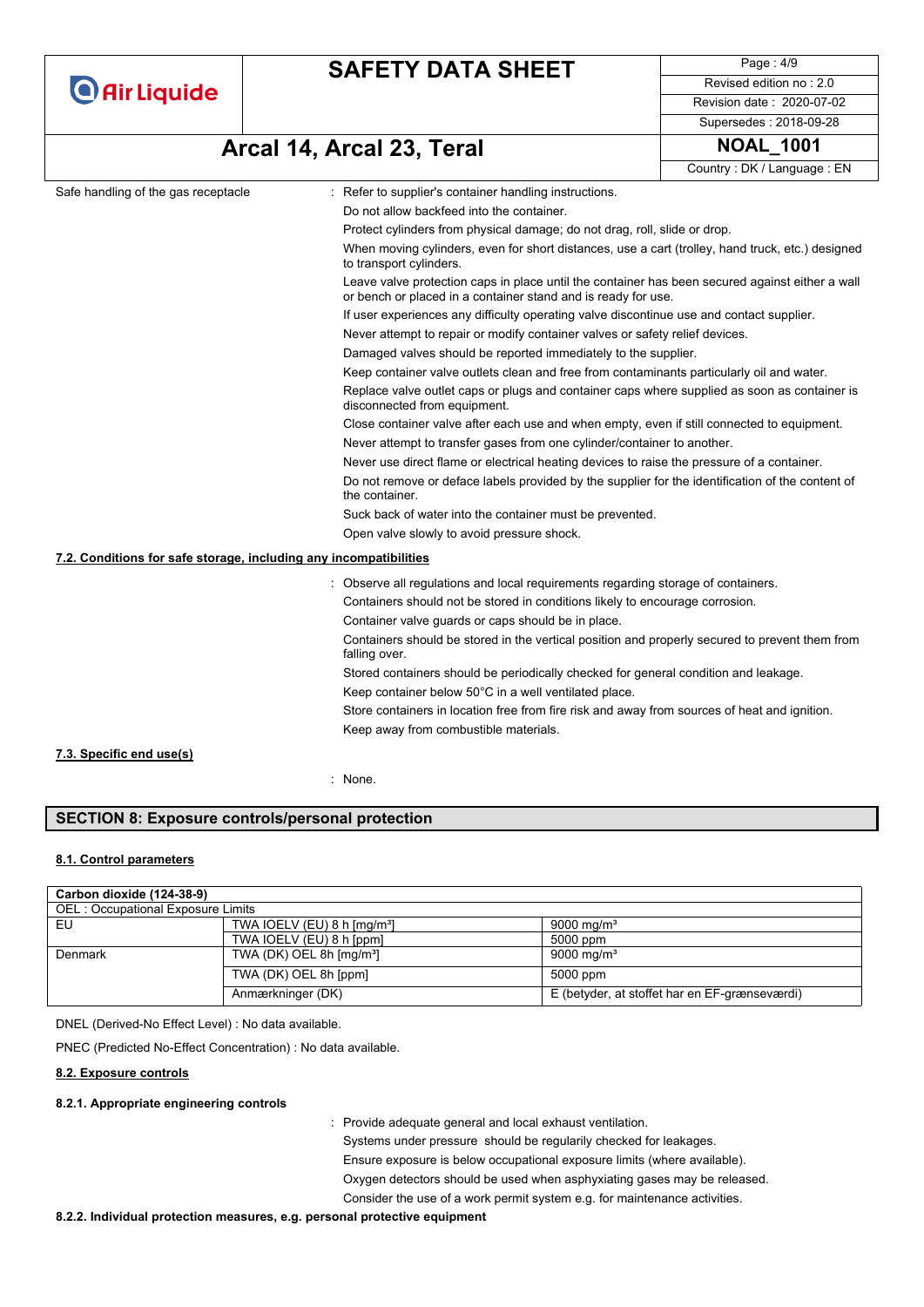**O** Air Liquide

### **SAFETY DATA SHEET**

Page : 5/9 Revised edition no : 2.0 Revision date : 2020-07-02 Supersedes : 2018-09-28

**Arcal 14, Arcal 23, Teral NOAL\_1001**

|                                        |                                                                                                                                                                                                                                                                                                                                                                                                                                                                                                                                                                                                                                                                                                              | Country: DK / Language: EN |
|----------------------------------------|--------------------------------------------------------------------------------------------------------------------------------------------------------------------------------------------------------------------------------------------------------------------------------------------------------------------------------------------------------------------------------------------------------------------------------------------------------------------------------------------------------------------------------------------------------------------------------------------------------------------------------------------------------------------------------------------------------------|----------------------------|
|                                        | : A risk assessment should be conducted and documented in each work area to assess the risks<br>related to the use of the product and to select the PPE that matches the relevant risk. The<br>following recommendations should be considered:<br>PPE compliant to the recommended EN/ISO standards should be selected.                                                                                                                                                                                                                                                                                                                                                                                      |                            |
| • Eye/face protection                  | : Wear safety glasses with side shields.<br>Standard EN 166 - Personal eye-protection - specifications.                                                                                                                                                                                                                                                                                                                                                                                                                                                                                                                                                                                                      |                            |
| • Skin protection                      |                                                                                                                                                                                                                                                                                                                                                                                                                                                                                                                                                                                                                                                                                                              |                            |
| - Hand protection                      | : Wear working gloves when handling gas containers.                                                                                                                                                                                                                                                                                                                                                                                                                                                                                                                                                                                                                                                          |                            |
|                                        | Standard EN 388 - Protective gloves against mechanical risk.                                                                                                                                                                                                                                                                                                                                                                                                                                                                                                                                                                                                                                                 |                            |
| - Other                                | : Wear safety shoes while handling containers.<br>Standard EN ISO 20345 - Personal protective equipment - Safety footwear.                                                                                                                                                                                                                                                                                                                                                                                                                                                                                                                                                                                   |                            |
| • Respiratory protection               | : Gas filters may be used if all surrounding conditions e.g. type and concentration of the<br>contaminant(s) and duration of use are known.<br>Use gas filters with full face mask, where exposure limits may be exceeded for a short-term<br>period, e.g. connecting or disconnecting containers.<br>Gas filters do not protect against oxygen deficiency.<br>Self contained breathing apparatus (SCBA) or positive pressure airline with mask are to be<br>used in oxygen-deficient atmospheres.<br>Standard EN 14387 - Gas filter(s), combined filter(s) and standard EN136, full face masks.<br>Standard EN 137 - Self-contained open-circuit compressed air breathing apparatus with full<br>face mask. |                            |
| • Thermal hazards                      | : None in addition to the above sections.                                                                                                                                                                                                                                                                                                                                                                                                                                                                                                                                                                                                                                                                    |                            |
| 8.2.3. Environmental exposure controls |                                                                                                                                                                                                                                                                                                                                                                                                                                                                                                                                                                                                                                                                                                              |                            |
|                                        | None necessary.                                                                                                                                                                                                                                                                                                                                                                                                                                                                                                                                                                                                                                                                                              |                            |

### **SECTION 9: Physical and chemical properties**

#### **9.1. Information on basic physical and chemical properties**

Appearance

• Physical state at 20°C / 101.3kPa : Gas.

| Colour                                          | Mixture contains one or more component(s) which have the following colour(s):<br>Colourless.                                                 |
|-------------------------------------------------|----------------------------------------------------------------------------------------------------------------------------------------------|
| Odour                                           | Odourless.                                                                                                                                   |
| Odour threshold                                 | Odour threshold is subjective and inadequate to warn of overexposure.                                                                        |
| pH value                                        | Not applicable for gases and gas mixtures.                                                                                                   |
| Molar mass                                      | Not applicable for gas mixtures.                                                                                                             |
| Melting point                                   | Not applicable for gas mixtures.                                                                                                             |
| Boiling point                                   | Not applicable for gas mixtures.                                                                                                             |
| Flash point                                     | Not applicable for gases and gas mixtures.                                                                                                   |
| Evaporation rate (ether=1)                      | Not applicable for gases and gas mixtures.                                                                                                   |
| Flammability range                              | Non flammable.                                                                                                                               |
| Vapour pressure [20°C]                          | Not applicable.                                                                                                                              |
| Vapour pressure [50°C]                          | Not applicable.                                                                                                                              |
| Relative density, gas (air=1)                   | Heavier than air.                                                                                                                            |
| Solubility in water                             | Solubility in water of component(s) of the mixture :<br>• Carbon dioxide: 2000 mg/l Completely soluble. • Oxygen: 39 mg/l • Argon: 67.3 mg/l |
| Partition coefficient n-octanol/water [log Kow] | Not applicable for gas mixtures.                                                                                                             |
| Auto-ignition temperature                       | Non flammable.                                                                                                                               |
| Decomposition point [°C]                        | Not applicable.                                                                                                                              |
| Viscosity [20°C]                                | No reliable data available.                                                                                                                  |
| <b>Explosive Properties</b>                     | Not applicable.                                                                                                                              |
| <b>Oxidising Properties</b>                     | Not applicable.                                                                                                                              |
|                                                 |                                                                                                                                              |

**9.2. Other information**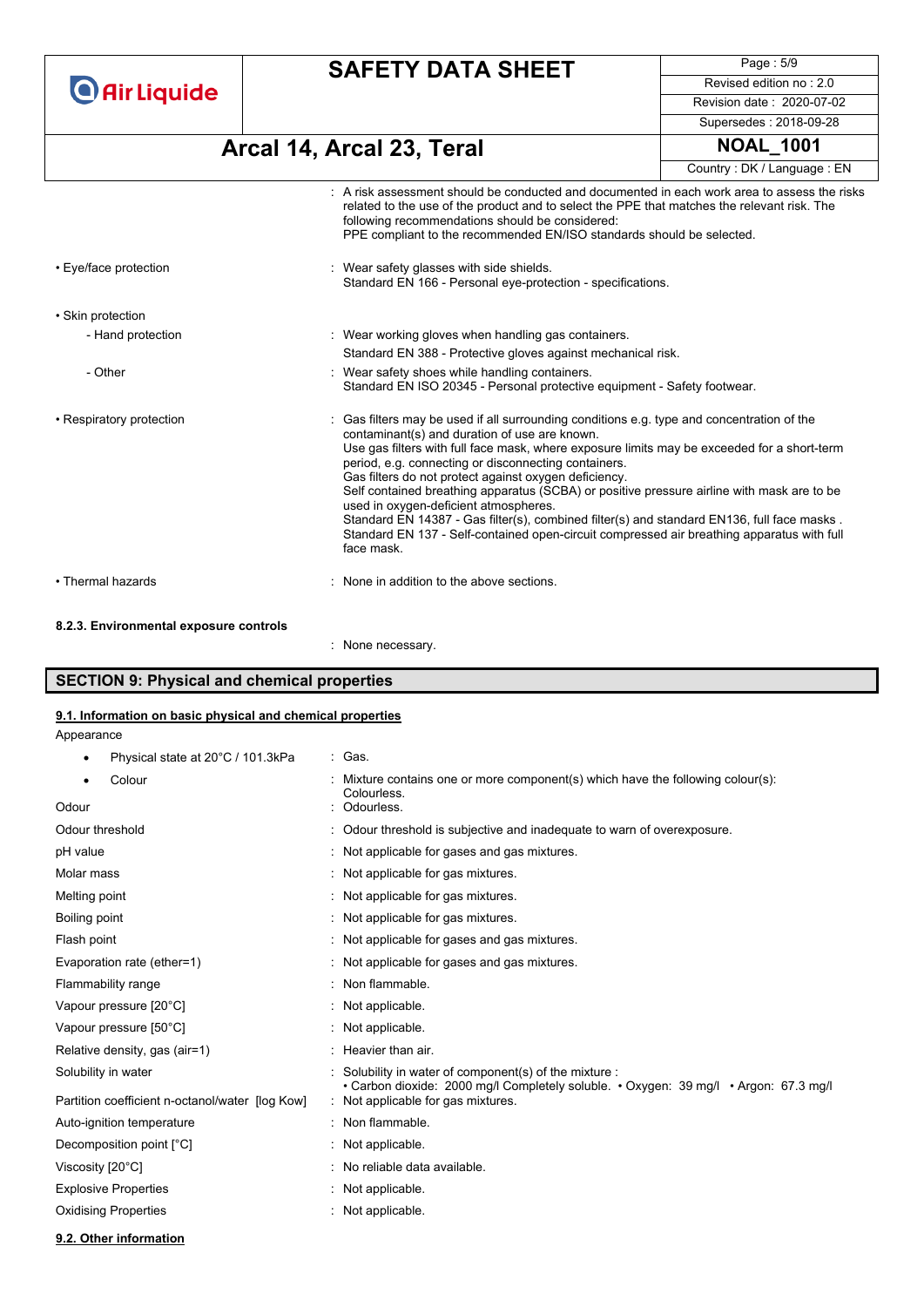

Page : 6/9 Revised edition no : 2.0 Revision date : 2020-07-02 Supersedes : 2018-09-28

Country : DK / Language : EN

# **Arcal 14, Arcal 23, Teral NOAL\_1001**

Other data **interval in the system of the Cas/vapour heavier than air.** May accumulate in confined spaces, particularly at or below ground level.

| <b>SECTION 10: Stability and reactivity</b> |                                                                                                           |  |
|---------------------------------------------|-----------------------------------------------------------------------------------------------------------|--|
| 10.1. Reactivity                            |                                                                                                           |  |
|                                             | : No reactivity hazard other than the effects described in sub-sections below.                            |  |
| 10.2. Chemical stability                    | : Stable under normal conditions.                                                                         |  |
| 10.3. Possibility of hazardous reactions    |                                                                                                           |  |
| 10.4. Conditions to avoid                   | : No additional information available                                                                     |  |
|                                             | : Avoid moisture in installation systems.                                                                 |  |
| 10.5. Incompatible materials                |                                                                                                           |  |
| 10.6. Hazardous decomposition products      | : For additional information on compatibility refer to ISO 11114.                                         |  |
|                                             | : Under normal conditions of storage and use, hazardous decomposition products should not be<br>produced. |  |

### **SECTION 11: Toxicological information**

| 11.1. Information on toxicological effects |                                                                                                                   |
|--------------------------------------------|-------------------------------------------------------------------------------------------------------------------|
| <b>Acute toxicity</b>                      | : Toxicological effects not expected from this product if occupational exposure limit values are<br>not exceeded. |
| Skin corrosion/irritation                  | : No known effects from this product.                                                                             |
| Serious eye damage/irritation              | : No known effects from this product.                                                                             |
| Respiratory or skin sensitisation          | : No known effects from this product.                                                                             |
| Germ cell mutagenicity                     | : No known effects from this product.                                                                             |
| Carcinogenicity                            | : No known effects from this product.                                                                             |
| <b>Reproductive toxicity</b>               | : No known effects from this product.<br>No known effects from this product.                                      |
| <b>STOT-single exposure</b>                | : No known effects from this product.                                                                             |
| <b>STOT-repeated exposure</b>              | : No known effects from this product.                                                                             |
| <b>Aspiration hazard</b>                   | : Not applicable for gases and gas mixtures.                                                                      |

### **SECTION 12: Ecological information**

**12.1. Toxicity**

| Assessment                                                 | : No ecological damage caused by this product.                                              |
|------------------------------------------------------------|---------------------------------------------------------------------------------------------|
| EC50 48h - Daphnia magna [mg/l]<br>EC50 72h - Algae [mg/l] | $\therefore$ No data available.<br>$\therefore$ No data available.                          |
| LC50 96 h - Fish [mg/l]                                    | $\therefore$ No data available.                                                             |
| 12.2. Persistence and degradability                        |                                                                                             |
| Assessment                                                 | : No ecological damage caused by this product.                                              |
| 12.3. Bioaccumulative potential                            |                                                                                             |
| Assessment                                                 | No data available.<br>۰.                                                                    |
| 12.4. Mobility in soil                                     |                                                                                             |
| Assessment                                                 | Because of its high volatility, the product is unlikely to cause ground or water pollution. |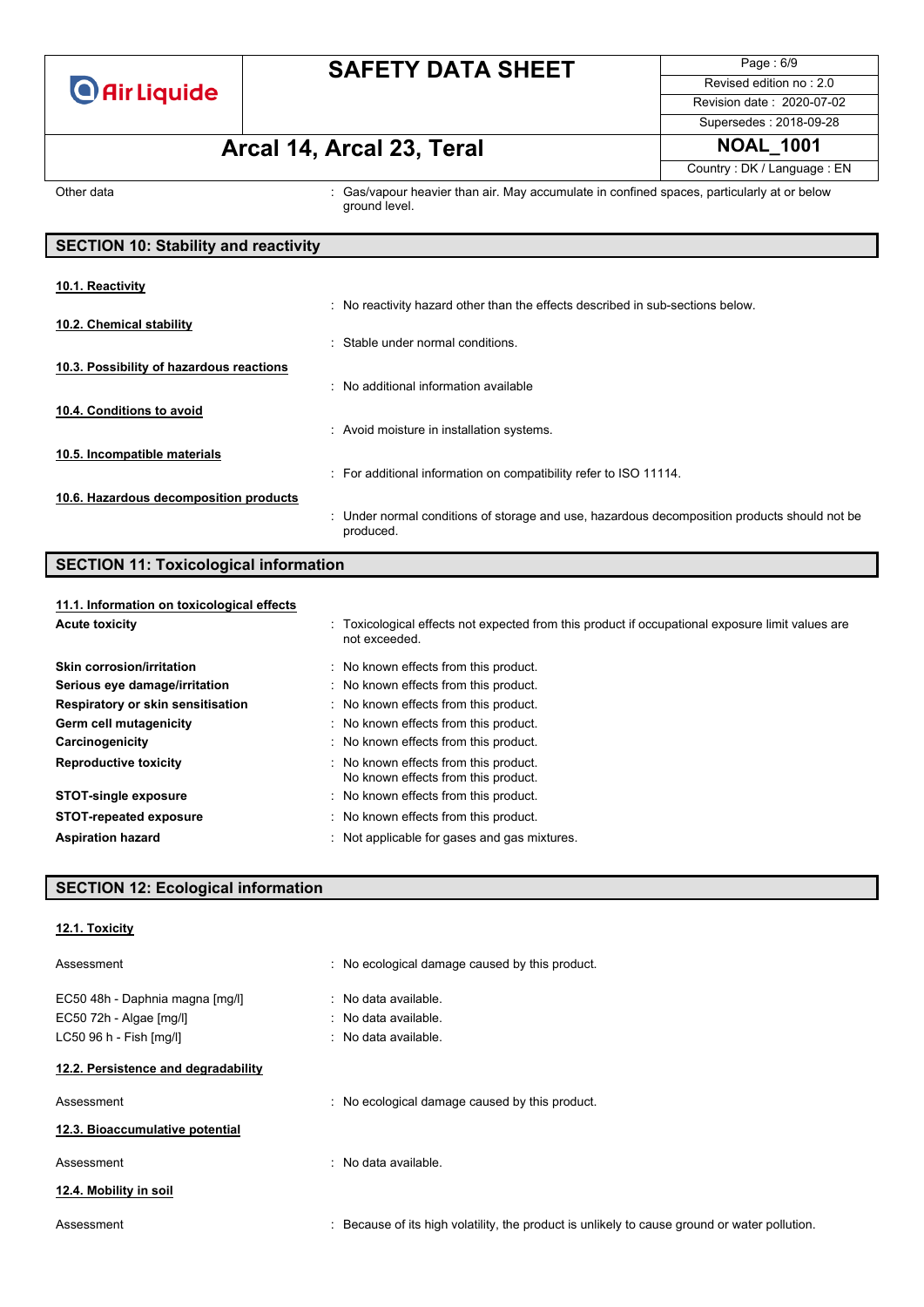**O** Air Liquide

## **SAFETY DATA SHEET**

Page : 7/9 Revised edition no : 2.0 Revision date : 2020-07-02

Supersedes : 2018-09-28

# **Arcal 14, Arcal 23, Teral NOAL\_1001**

Country : DK / Language : EN

|                                                                                       |                                                                                                              | Country: DK / Language: EN |
|---------------------------------------------------------------------------------------|--------------------------------------------------------------------------------------------------------------|----------------------------|
|                                                                                       | Partition into soil is unlikely.                                                                             |                            |
| 12.5. Results of PBT and vPvB assessment                                              |                                                                                                              |                            |
| Assessment                                                                            | : Not classified as PBT or vPvB.                                                                             |                            |
| 12.6. Other adverse effects                                                           |                                                                                                              |                            |
| Other adverse effects                                                                 | : No known effects from this product.                                                                        |                            |
| Effect on the ozone layer                                                             | None.<br>t.                                                                                                  |                            |
| Effect on global warming                                                              | Contains greenhouse gas(es).                                                                                 |                            |
| <b>SECTION 13: Disposal considerations</b>                                            |                                                                                                              |                            |
| 13.1. Waste treatment methods                                                         |                                                                                                              |                            |
|                                                                                       | May be vented to atmosphere in a well ventilated place.                                                      |                            |
|                                                                                       | Do not discharge into any place where its accumulation could be dangerous.                                   |                            |
|                                                                                       | Return unused product in original container to supplier.                                                     |                            |
| List of hazardous waste codes (from<br>Commission Decision 2000/532/EC as<br>amended) | : 16 05 05 : Gases in pressure containers other than those mentioned in 16 05 04.                            |                            |
| 13.2. Additional information                                                          |                                                                                                              |                            |
|                                                                                       | External treatment and disposal of waste should comply with applicable local and/or national<br>regulations. |                            |
| <b>SECTION 14: Transport information</b>                                              |                                                                                                              |                            |
| 14.1. UN number                                                                       |                                                                                                              |                            |
| UN-No.                                                                                | : 1956                                                                                                       |                            |
| 14.2. UN proper shipping name                                                         |                                                                                                              |                            |
| Transport by road/rail (ADR/RID)                                                      | COMPRESSED GAS, N.O.S. (Argon, Carbon dioxide)                                                               |                            |
| Transport by air (ICAO-TI / IATA-DGR)                                                 | Compressed gas, n.o.s. (Argon, Carbon dioxide)                                                               |                            |
| Transport by sea (IMDG)                                                               | COMPRESSED GAS, N.O.S. (Argon, Carbon dioxide)                                                               |                            |
| 14.3. Transport hazard class(es)                                                      |                                                                                                              |                            |
| Labelling                                                                             |                                                                                                              |                            |

2.2 : Non-flammable, non-toxic gases.

| Transport by road/rail (ADR/RID)      |                                                            |
|---------------------------------------|------------------------------------------------------------|
| Class                                 | $\therefore$ 2.                                            |
| Classification code                   | : 1A.                                                      |
| Hazard identification number          | : 20.                                                      |
| <b>Tunnel Restriction</b>             | $\pm$ E - Passage forbidden through tunnels of category E. |
| Transport by air (ICAO-TI / IATA-DGR) |                                                            |
| Class / Div. (Sub. risk(s))           | : 2.2                                                      |
| Transport by sea (IMDG)               |                                                            |
| Class / Div. (Sub. risk(s))           | : 2.2                                                      |
| Emergency Schedule (EmS) - Fire       | $E - C$                                                    |
| Emergency Schedule (EmS) - Spillage   | $: S-V.$                                                   |
| 14.4. Packing group                   |                                                            |
| Transport by road/rail (ADR/RID)      | Not established.                                           |
| Transport by air (ICAO-TI / IATA-DGR) | Not established.                                           |

Transport by sea (IMDG) : Not established.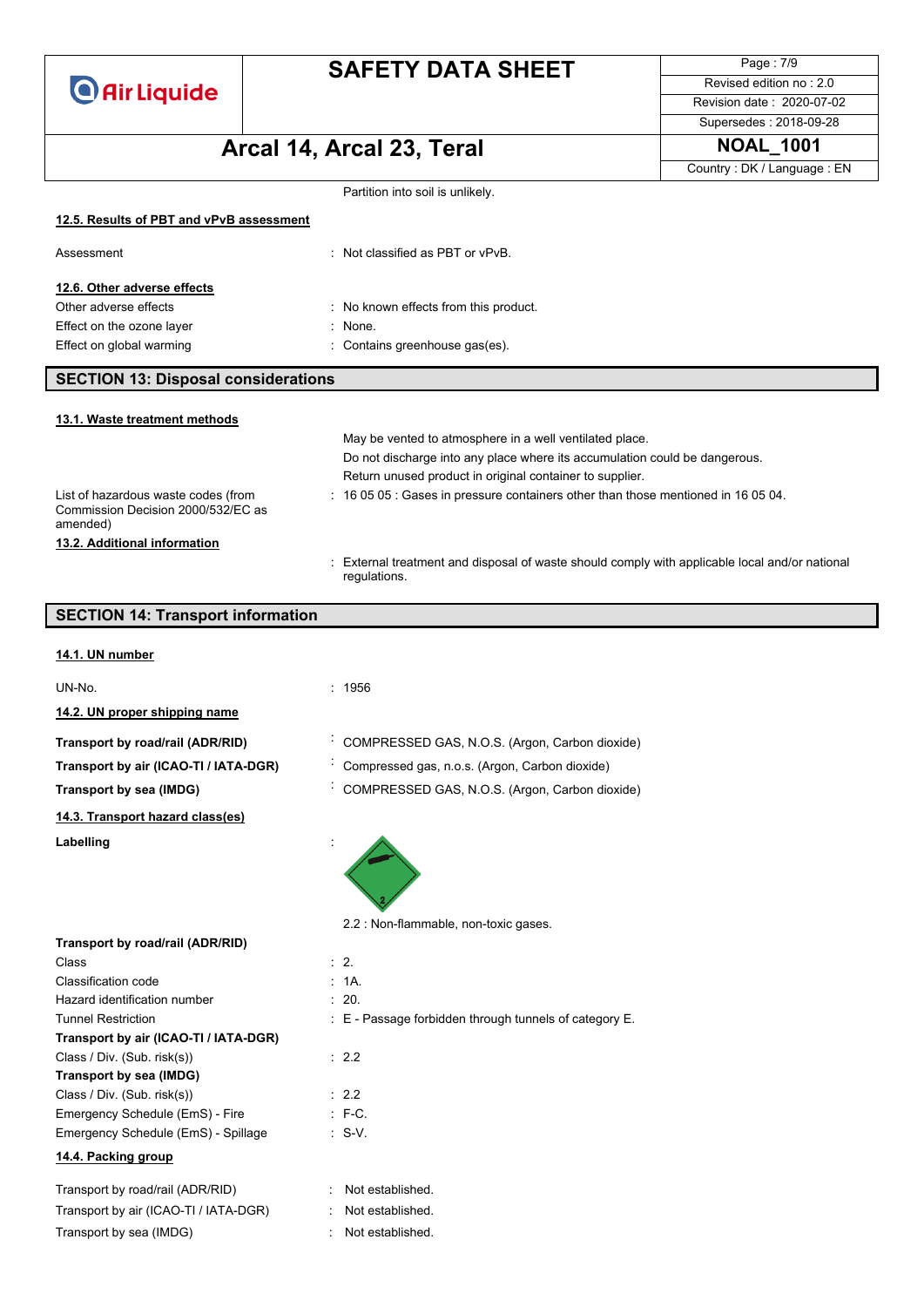**O** Air Liquide

## **SAFETY DATA SHEET**

Page : 8/9 Revised edition no : 2.0 Revision date : 2020-07-02

Supersedes : 2018-09-28

# **Arcal 14, Arcal 23, Teral NOAL\_1001**

Country : DK / Language : EN

| 14.5. Environmental hazards |  |
|-----------------------------|--|
|                             |  |

| Transport by road/rail (ADR/RID)      | : None.                                                                                                                                  |
|---------------------------------------|------------------------------------------------------------------------------------------------------------------------------------------|
| Transport by air (ICAO-TI / IATA-DGR) | : None.                                                                                                                                  |
| Transport by sea (IMDG)               | None.                                                                                                                                    |
| 14.6. Special precautions for user    |                                                                                                                                          |
| Packing Instruction(s)                |                                                                                                                                          |
| Transport by road/rail (ADR/RID)      | : P200.                                                                                                                                  |
| Transport by air (ICAO-TI / IATA-DGR) |                                                                                                                                          |
| Passenger and Cargo Aircraft          | : 200.                                                                                                                                   |
| Cargo Aircraft only                   | : 200.                                                                                                                                   |
| Transport by sea (IMDG)               | : P200.                                                                                                                                  |
| Special transport precautions         | : Avoid transport on vehicles where the load space is not separated from the driver's<br>compartment.                                    |
|                                       | Ensure vehicle driver is aware of the potential hazards of the load and knows what to do in the<br>event of an accident or an emergency. |
|                                       | Before transporting product containers:                                                                                                  |
|                                       | - Ensure there is adequate ventilation.                                                                                                  |
|                                       | - Ensure that containers are firmly secured.                                                                                             |
|                                       | - Ensure valve is closed and not leaking.                                                                                                |
|                                       | - Ensure valve outlet cap nut or plug (where provided) is correctly fitted.                                                              |
|                                       | - Ensure valve protection device (where provided) is correctly fitted.                                                                   |

#### **14.7. Transport in bulk according to Annex II of Marpol and the IBC Code**

: Not applicable.

| <b>SECTION 15: Regulatory information</b>               |                                                                                                         |  |
|---------------------------------------------------------|---------------------------------------------------------------------------------------------------------|--|
| <b>EU-Regulations</b>                                   | 15.1. Safety, health and environmental regulations/legislation specific for the substance or mixture    |  |
| Restrictions on use                                     | : None.                                                                                                 |  |
| Seveso Directive: 2012/18/EU (Seveso III)               | : Not covered.                                                                                          |  |
| <b>National regulations</b><br>National legislation     | : Ensure all national/local regulations are observed.                                                   |  |
| <b>Denmark</b>                                          |                                                                                                         |  |
| Recommendations Danish Regulation                       | Pregnant/breastfeeding women working with the product must not be in direct contact with the<br>product |  |
| 15.2. Chemical safety assessment                        |                                                                                                         |  |
| A CSA does not need to be carried out for this product. |                                                                                                         |  |

| SECTION 16: Other information |  |
|-------------------------------|--|
|-------------------------------|--|

Indication of changes **interval of the COV**: Revised safety data sheet in accordance with commission regulation (EU) No 453/2010.